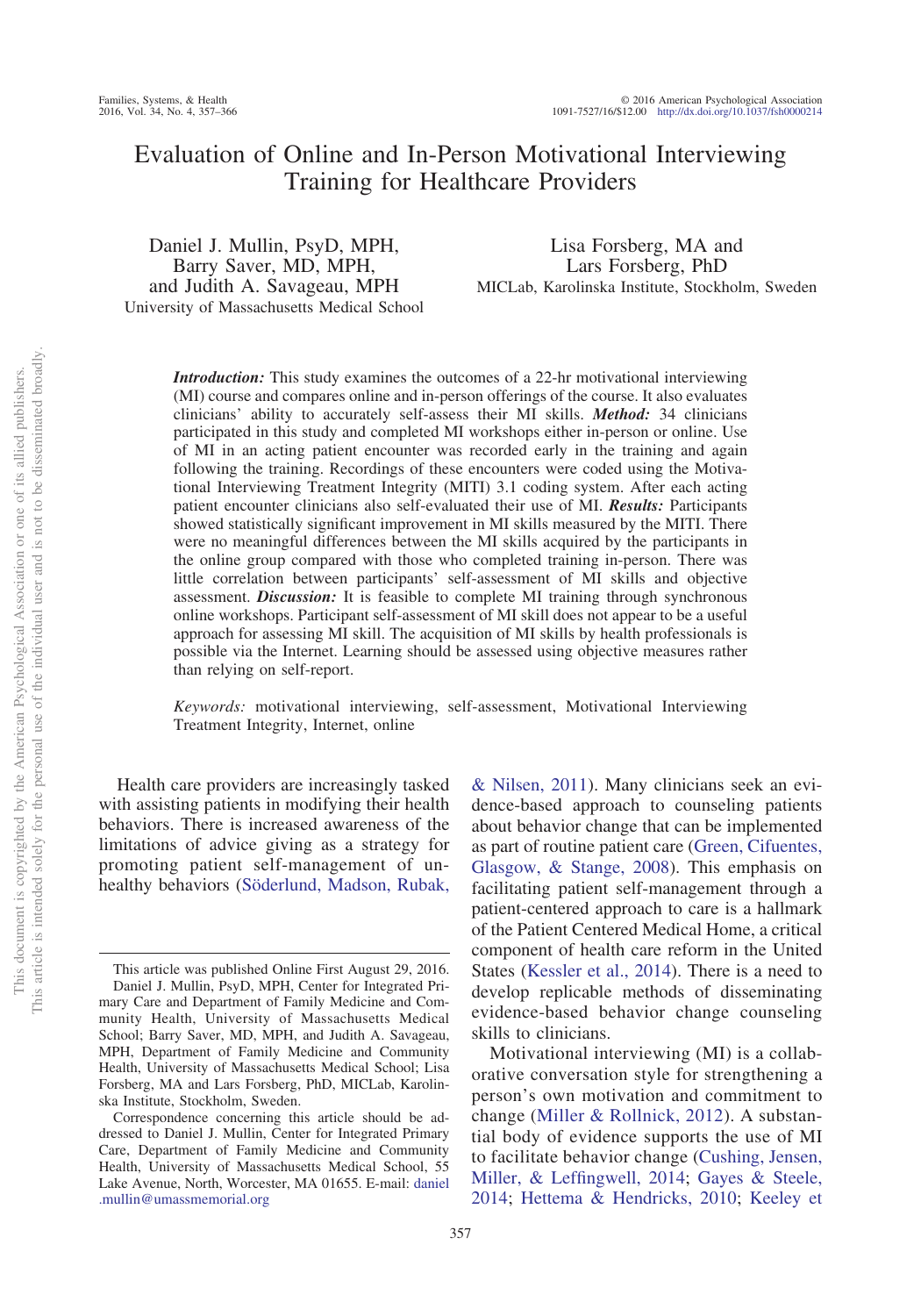[al., 2014;](#page-9-4) [Lundahl, Kunz, Brownell, Tollefson,](#page-9-5) [& Burke, 2010;](#page-9-5) [Rubak, Sandbaek, Lauritzen, &](#page-9-6) [Christensen, 2005;](#page-9-6) [Smedslund et al., 2011\)](#page-9-7). Many clinicians are exposed to MI in brief workshops that are composed of didactic and experiential elements. However, research on training in MI suggests that the day-to-day practice of clinicians typically does not change substantially following this brief exposure to MI [\(Miller, Yahne, Moyers, Martinez, & Pirritano,](#page-9-8) [2004;](#page-9-8) [Schwalbe, Oh, & Zweben, 2014\)](#page-9-9). Sustained adoption of MI typically follows multiple training sessions, clinical supervision, and feedback from audio-recorded sessions with patients [\(Madson, Loignon, & Lane, 2009;](#page-9-10) [Schwalbe et](#page-9-9) [al., 2014\)](#page-9-9).

There is a growing interest among administrators, educators and researchers in developing sustainable, replicable, and verifiable programs for developing competency in MI among health care professionals [\(Barwick, Bennett, Johnson,](#page-8-3) [McGowan, & Moore, 2012\)](#page-8-3). Unfortunately, many clinicians pay for and participate in trainings that leave them with relatively high confidence in their ability to use MI, but this training has been demonstrated to be insufficient to produce high levels of clinician skill [\(Miller et al.,](#page-9-8) [2004;](#page-9-8) [Schwalbe et al., 2014\)](#page-9-9). In the absence of objective assessment of clinicians' skills, they rely on their self-assessment of their skill. If clinicians believe that they are using MI proficiently following training, this provides a disincentive to pursue opportunities to receive further training.

Knowledge of effective MI training programs has increased significantly in the past 10 years. [Schwalbe et al. \(2014\)](#page-9-9) concluded from their review of 21 studies of MI training that three to four coaching sessions are needed to sustain MI skills among trainees. Time constraints and costs make the implementation of these approaches challenging. Furthermore, when health care professionals are to be trained, the training must be tailored to their practice environments [\(Madson et al., 2009\)](#page-9-10).

MI training programs are needed that are grounded in evidence for effective MI trainings. The University of Massachusetts Medical School's Center for Integrated Primary Care has developed a 22-hr training course, The Certificate of Intensive Training in Motivational Interviewing course (CITMI). The CITMI course provides two opportunities for trainees to receive feedback based on objective assessment of their practice in addition to lectures and demonstrations. In the present study, an online version of the CITMI course has been compared with an in-person version of the same course.

Objective assessment of clinicians' MI skill can be completed using the Motivational Interviewing Treatment Integrity (MITI) code. The MITI coding system is a valid and reliable instrument for assessing use of MI [\(Moyers, Mar](#page-9-11)[tin, Manuel, Hendrickson, & Miller, 2005\)](#page-9-11). It can be used for quality assurance purposes and to ensure MI fidelity in controlled trials, when the reliability of coders can be guaranteed. It can also be used as a training and supervision tool for providing structured feedback to support learning [\(Barwick et al., 2012\)](#page-8-3).

## **Study Aims**

The aim of this study was to increase knowledge about how MI training should be designed in order to be effective, through evaluating the CITMI course.

The evaluative aim was twofold:

- 1. to compare improvement in MI skills of participants who completed the course online to those who completed the course in person, using the MITI; and
- 2. to compare the objective assessment of participants' MI skills using the MITI to their self-assessment of their MI skills using the Clinical Experience Questionnaire (CEQ).

## **Method**

## **CITMI Course Description**

Both the in-person and online groups of the CITMI course are 22 hr long, consisting of seven trainings over a period of 3–5 months. It comprises a combination of 20 hr of group workshops and 2 hr of individual experiences, with the content of the course grounded in the eight tasks of learning Motivational Interviewing described by [Miller and Moyers \(2006\).](#page-9-12) The course is advertised broadly via the Internet, and internally to faculty and trainees at the University of Massachusetts Medical School. Interested individuals chose to enroll in either the in-person or online group of the course; they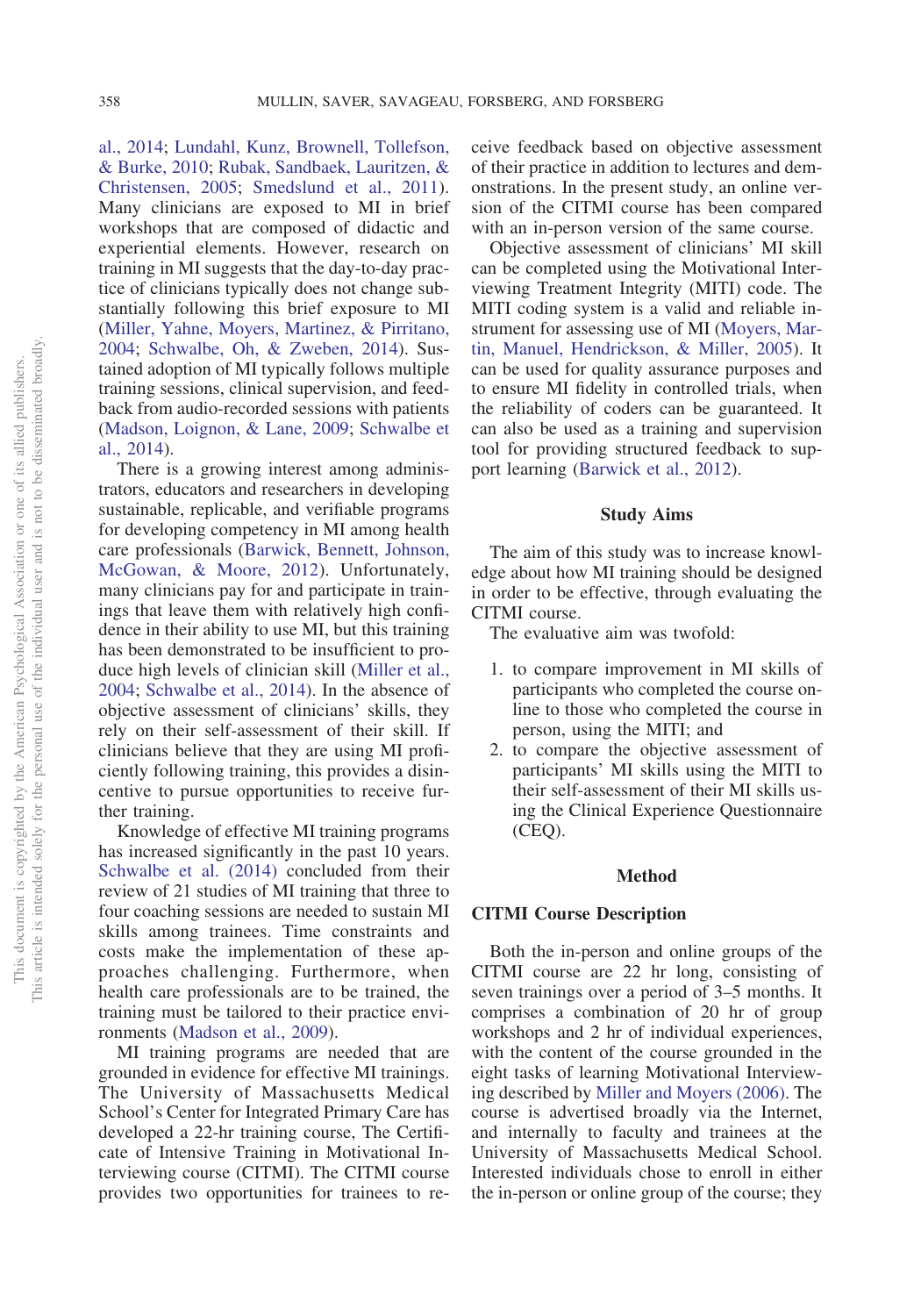were not randomized. Once enrolled in the course, they were offered enrollment in this study evaluating the course. Participants in the online group took part in synchronous, interactive, workshops via the Internet. Participants enrolled in the in-person group took part in workshops at the medical school. Each workshop was 4 hr in duration and spaced 3–5 weeks apart. Participants had all of their sessions either in person or online. [Figure 1](#page-2-0) illustrates the design of the course with the primary MI concepts addressed in each workshop.

Participants also received 2 hr of individual MI practice and feedback. The practice consisted of two acting patient encounters (APEs)—telephonic encounters with actors who were trained to simulate the role of a patient contemplating behavior change. Two roles were available to each participant - one in which the actor simulated a patient who was a smoker, and the other with hypertension. Participants were required to complete encounters with each of the patient roles and the order in which they completed them was randomized. The APEs were audio-recorded. The first APE took place after the first workshop, and the second took place after the final workshop (see [Figure 1\)](#page-2-0).

Following each of the APEs, each participant completed a self-evaluation of that encounter using the CEQ. Participants then received a 30-min individual feedback session with an MI trainer. The feedback was informed both by the participant's self-evaluation and the objective assessment of their APE done by an expert coder using the MITI instrument. The content of these sessions was determined collaboratively by the coach and the participant. Coaching sessions included opportunities for practice, discussion of the learner's weaknesses and strengths, and reinforcement of MI concepts. All of the faculty for the CITMI course, including the coach, were members of the Motivational Interviewing Network of Trainers (MINT).

## **Study Population**

The CITMI class members enrolled in the study included the following: psychologists (4), clinical social workers (2), medical students (5), family medicine residents (5), nurse practitioners (5), primary Care/OBGYN physicians (3), research staff (4), and other health care providers and affiliates (6). All 34 participants completed all course requirements, 20 in-person and 14 online. This unfunded study was approved by the University of Massachusetts Medical School's Institutional Review Board.

## **Measures**

**MITI 3.1 Fidelity Instrument.** The primary measure of participants' MI skill was an objective assessment of the extent to which they demonstrated MI skills in the APEs using the MITI 3.1 coding system. The first component of the MITI comprises five global variables, each rated on a five-point Likert scale, assessing different dimensions of MI: evocation, collaboration, autonomy/support, empathy, and direction. The second component consists of behavior counts for: giving information, MI adherent utterances, MI nonadherent utterances, closedended questions, open-ended questions, simple reflective statements, and complex reflective statements. Summary scores are then calculated of the variables 'MI spirit' (an average of the global variables evocation, collaboration and autonomy/support), the percent of all questions that were open-ended, the percent of all reflective statements that were complex reflective statements, the reflection-to-question ratio, and the percent of relevant behaviors that were MI adherent.



<span id="page-2-0"></span>*Figure 1.* Training format for the in-person and online groups.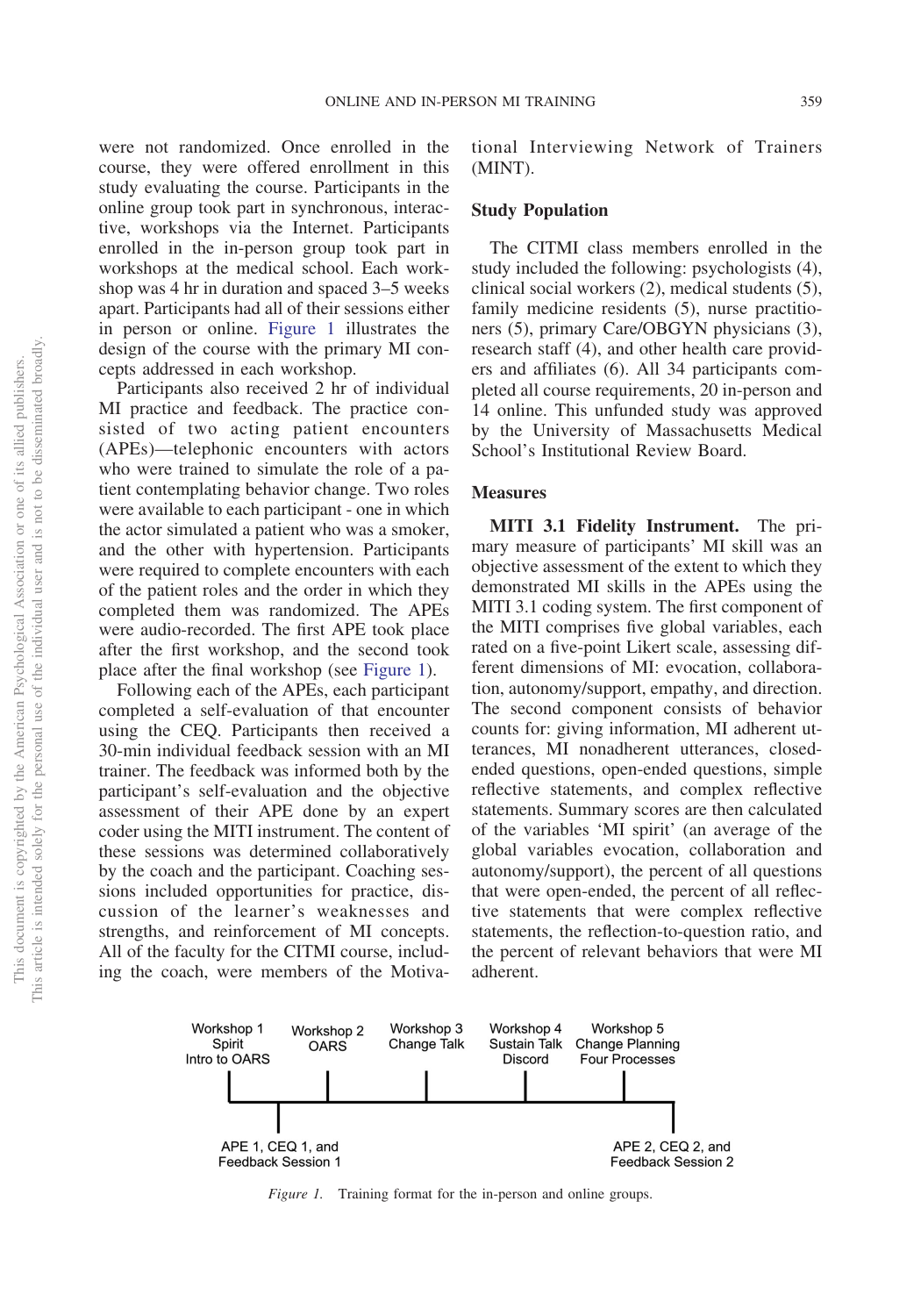**MITI coding.** Audio-recorded encounters of participants' APEs were submitted to an expert coder for assessment. The coding was done by a coder working at the Motivational Interviewing Coding Laboratory (MICLab) at the Department of Clinical Neuroscience, Karolinska Institute. The coder was blind to whether the sample had been submitted by a participant in the in-person or online group. Midway through this study, in January of 2014, interrater reliability (IRR) of the coder used for this study was tested against MICLab's gold standard coder. The IRR assessment included a random sample of five sessions from this study and an additional 12 randomly selected clinical practice sessions submitted to the MICLab for coding. The IRR was calculated for each of the 13 MITI 3.1 variables, using intraclass correlations (ICC) in a two-way mixed model with absolute agreement. The ICC exceeded 0.80 in all variables except direction, where it was 0.64. An ICC between 0.60 and 0.74 is considered good, and an ICC between 0.75 and 1.0 is considered excellent.[\(Cicchetti,](#page-8-4) [1994\)](#page-8-4)

**CEQ.** Participants' self-evaluation using the 13-item CEQ served as a secondary outcome. The CEQ was developed in 2012 by the MICLab at Karolinska Institute. The CEQ is intended to be completed by MI training participants who submit recorded encounters to be assessed for MI fidelity using the MITI 3.1. This questionnaire has been deemed to have face validity by a number of MI experts in respect of measuring MI in accordance with the MITI instrument.

The use of the CEQ in the CITMI course was intended as a real-world evaluation of its utility and acceptability in a training environment. The first five items on the CEQ individually correspond to each of the five global variables of the MITI. The next five items ask participants to estimate the proportion of the different behavior counts using a three-point scale. In the first of these items, participants estimate whether their work sample contains more MI adherent utterances than MI nonadherent utterances, the number of each type of utterance is roughly the same, or there are more MI nonadherent than MI adherent utterances. They are then asked to make the same estimates regarding the proportions of reflections compared with questions, closed compared with open questions, and simple compared with complex reflections. The final three CEQ items assess a participant's degree of certainty in his or her self-assessment, the number of days since recording the work sample, and whether the participant had listened to it before completing the CEQ.

## **Data Analysis**

Data were analyzed using SPSS (Version 20). Frequencies and means of participants' MITI scores, and CEQ scores were calculated for each of the two groups. Given the small sample size and ordinal nature of the MITI responses, both nonparametric and parametric analyses were carried out. These analyses produced nearly identical statistical results. Parametric analyses are reported here for ease of interpretation. Correlation coefficients were calculated to assess association between participants' self-assessments using the CEQ and the objective assessment of their MI skill using the MITI.

# **Results**

[Table 1](#page-3-0) reports the mean MITI global ratings, behavior counts, and summary scores for participants in both groups at Time 1, along with the results of independent samples *t* tests. There was a significant difference  $(p < .05)$  between

#### <span id="page-3-0"></span>Table 1

*Comparison of Time 1 MITI Scores for In-Person and Online Sections*

| MITI code             | Mean in-person Mean online<br><b>MITI</b> | MITI  | $\boldsymbol{p}$ |
|-----------------------|-------------------------------------------|-------|------------------|
| MI spirit             | 2.30                                      | 2.93  | .05              |
| Evocation             | 2.15                                      | 2.79  | .05              |
| Collaboration         | 2.25                                      | 3.14  | .02              |
| Autonomy              | 2.50                                      | 2.86  | .31              |
| Empathy               | 2.65                                      | 3.36  | .04              |
| Direction             | 4.60                                      | 4.57  | .24              |
| Giving information    | 8.85                                      | 10.07 | .73              |
| MI adherent           | 1.65                                      | 2.14  | .87              |
| MI nonadherent        | 4.95                                      | 2.29  | .09              |
| Closed questions      | 12.60                                     | 4.23  | .60              |
| Open questions        | 3.58                                      | 6.20  | .27              |
| Simple reflections    | 2.75                                      | 7.29  | .04              |
| Complex reflections   | 4.91                                      | 6.57  | .11              |
| Reflections/questions | 0.63                                      | 1.02  | .09              |
| % open questions      | 0.41                                      | 0.37  | .59              |
| % complex reflections | 0.44                                      | 0.46  | .82              |
| % MI adherent         | 0.38                                      | 0.36  | .91              |
|                       |                                           |       |                  |

*Note.* MITI = Motivational Interviewing Treatment Integrity;  $MI = Motivational Interviewing$ .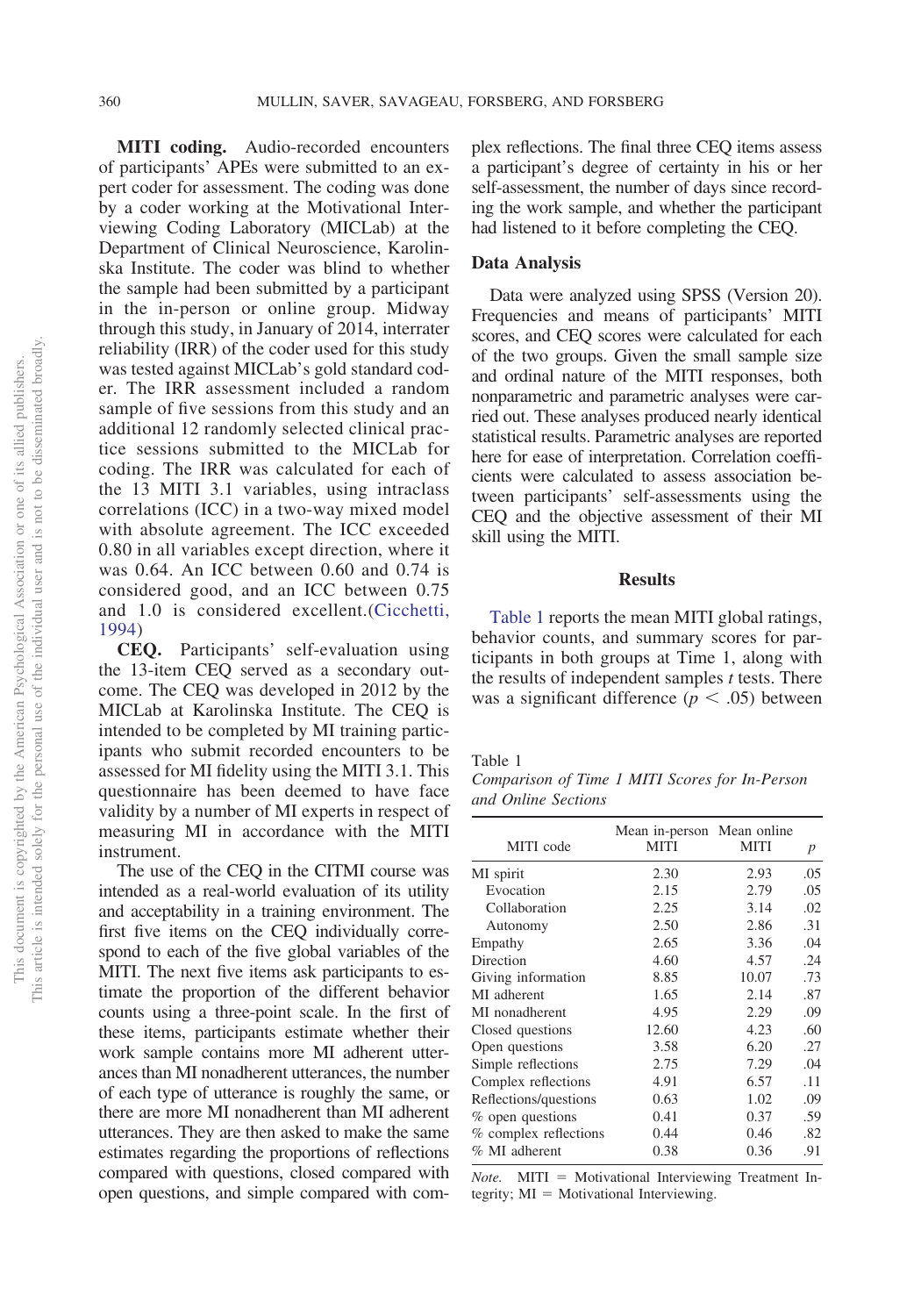the Time 1 performance of participants in the online and in-person groups on the global ratings of collaboration and empathy and on the behavior count of simple reflections. Participants in the online group had higher ratings for these two global variables, and used more simple reflections at baseline, compared with participants in the in-person group.

[Table 2](#page-5-0) reports participants' mean MITI global ratings, behavior counts, and summary scores at Time 1 and Time 2. [Table 2](#page-5-0) includes the reference values for Beginning Proficiency as defined in the MITI 3.1 manual. Scores for each variable are reported for the study population taken as a whole, and also for the in-person and online groups separately. The results of paired samples *t* tests are reported for each variable and subgroup comparisons. The means for all participants' improved significantly  $(p <$ .05) in 7 of the MITI variables. The most significant improvements were seen in the global collaboration variable, the summary score of percent MI-adherent, and the behavior counts of closed ended questions and giving information. As reported in [Table 2](#page-5-0) there were also significant differences for two additional measures in the in-person group and three measures in the online group.

The results of Pearson Correlation tests comparing the MITI ratings of participants' APEs with their APE self-assessments are reported in [Table](#page-6-0) [3.](#page-6-0) Results are reported separately for Time 1 and Time 2. At Time 1, all correlations are around zero or very low, with one exception. Except for the proportion of reflections to questions, participants were not able to accurately self-assess their skill. At Time 2, the picture of zero or low correlations remains but there were also two negative moderate correlations, one between participants' self-assessment and the objective assessment in the global collaboration variable and the other between participants' self-assessment of the proportion of complex reflections to all reflections and the objective assessment. The correlation of the proportion of reflections to questions was weaker and of borderline significance. At Time 2, participants were generally unable accurately to self-assess their skill in most of the variables.

[Table 4](#page-7-0) reports the mean change in participants' MITI and CEQ scores for both groups. The mean change in MITI scores was calculated by comparing the mean results of participants' first and second MITI and CEQ scores. The results of independent samples *t* tests comparing participants' change in scores shows only a single significant difference identified on the MITI: percent open-ended questions. A significant difference was found on a single CEQ variable: ratio of reflections to questions and reflections.

## **Discussion**

This evaluation measured the development of MI skills in participants who had undergone a 22-hr continuing education MI training either inperson or online. Participants significantly improved in some, but not all, MITI variables. Participants significantly improved in the global variables collaboration and MI spirit. Participants also demonstrated significant reductions on the MITI behavior counts of giving information, MI nonadherent statements, and closed-ended questions. These reductions in undesirable behavior counts are consistent with the improvements on the MI spirit summary score, as a reduction in these behaviors is likely to influence MI spirit positively. Participants had a statistically significant improvement on the MITI summary scores of percent open-ended questions and percent MI adherent statements. These changes are also consistent with an improvement in MI skills. It should be noted that participants' skills did not generally pass the MITI 3.1 manuals' Beginning Proficiency thresholds (see [Table 2\)](#page-5-0). As described in the MITI manual, these thresholds are derived from expert opinion rather than evidence from research. These thresholds are used frequently in evaluating MI skills. Together these findings suggest that MI skills take considerable time to learn, with 22 hr being sufficient for improvement in some, but not all aspects of MI measured by the MITI. More training is probably needed for participants to reach the suggested MITI Beginning Proficiency reference values [\(Bohman, Forsberg, Ghaderi, &](#page-8-5) [Rasmussen, 2013\)](#page-8-5). Also, it should be noted that this study does not investigate how the participant's acquisition of MI skills are disseminated into real world encounters with patients. One way to extend the MI training into real-world situations would be for clinicians to audio-record clinical encounters and have them assessed by expert MITI coders followed by feedback delivered by an MI coach.

Participants in the in-person and online groups did not differ significantly in their improvements in MI skills, though our sample size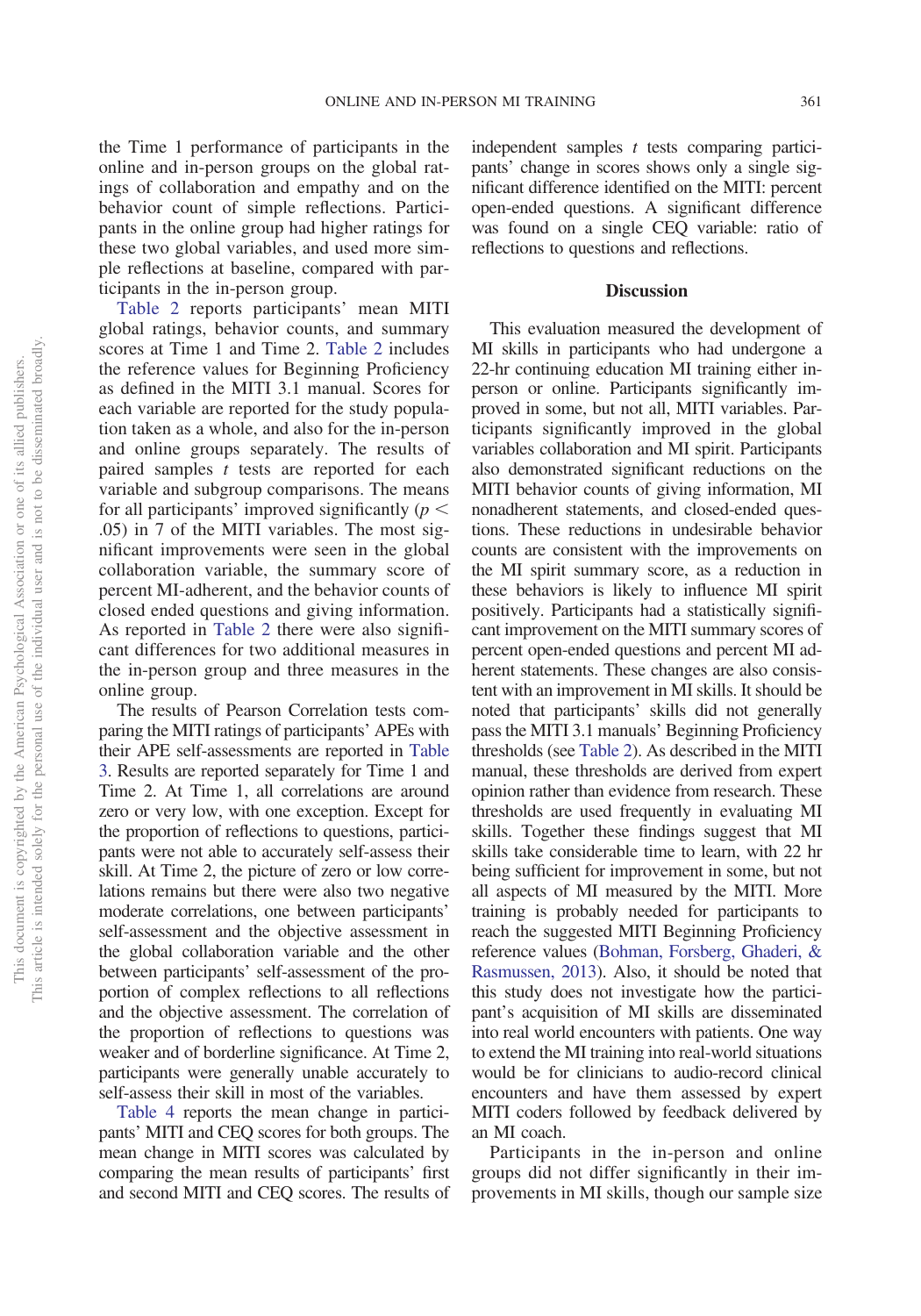<span id="page-5-0"></span>Table 2

*Comparison of Time 1 and Time 2 MITI Scores*

|                     | Reference value       | Mean MITI score |        |        |
|---------------------|-----------------------|-----------------|--------|--------|
| MITI code           | beginning proficiency | Time 1          | Time 2 | р      |
| MI spirit           | 3.5                   |                 |        |        |
| All participants    |                       | 2.60            | 2.98   | $.03*$ |
| Online group        |                       | 2.93            | 3.24   | .27    |
| In-person group     |                       | 2.30            | 2.80   | .07    |
| Evocation           |                       |                 |        |        |
| All participants    |                       | 2.41            | 2.74   | .13    |
| Online group        |                       | 2.79            | 2.86   | .79    |
| In-person group     |                       | 2.15            | 2.65   | .12    |
| Collaboration       |                       |                 |        |        |
| All participants    |                       | 2.62            | 3.15   | $.01*$ |
| Online group        |                       | 3.14            | 3.57   | .21    |
| In-person group     |                       | 2.25            | 2.85   | $.03*$ |
| Autonomy            |                       |                 |        |        |
| All participants    |                       | 2.65            | 3.06   | .05    |
| Online group        |                       | 2.86            | 3.29   | .19    |
| In-person group     |                       | 2.50            | 2.90   | .15    |
| Empathy             |                       |                 |        |        |
| All participants    |                       | 2.94            | 3.26   | .12    |
| Online group        |                       | 3.36            | 3.64   | .30    |
|                     |                       | 2.65            | 3.00   | .25    |
| In-person group     |                       |                 |        |        |
| Direction           |                       |                 |        |        |
| All participants    |                       | 4.59            | 4.91   | .08    |
| Online group        |                       | 4.57            | 4.93   | .36    |
| In-person group     |                       | 4.60            | 4.90   | .08    |
| Giving information  |                       |                 |        |        |
| All participants    |                       | 9.35            | 5.94   | $.01*$ |
| Online group        |                       | 10.07           | 3.93   | $.02*$ |
| In-person group     |                       | 8.85            | 7.35   | .28    |
| MI adherent         |                       |                 |        |        |
| All participants    |                       | 1.85            | 2.03   | .62    |
| Online group        |                       | 2.14            | 1.93   | .76    |
| In-person group     |                       | 1.65            | 2.10   | .23    |
| MI nonadherent      |                       |                 |        |        |
| All participants    |                       | 3.82            | 1.76   | $.03*$ |
| Online group        |                       | 2.21            | 1.29   | .31    |
| In-person group     |                       | 4.95            | 2.10   | .06    |
| Closed questions    |                       |                 |        |        |
| All participants    |                       | 11.50           | 7.74   | $.01*$ |
| Online group        |                       | 9.93            | 6.29   | $.02*$ |
| In-person group     |                       | 12.60           | 8.75   | .07    |
| Open questions      |                       |                 |        |        |
| All participants    |                       | 7.00            | 6.82   | .85    |
| Online group        |                       | 6.21            | 7.07   | .64    |
| In-person group     |                       | 7.55            | 6.65   | .34    |
| Simple Reflections  |                       |                 |        |        |
| All participants    |                       | 6.00            | 6.03   | .95    |
| Online group        |                       | 7.29            | 6.93   | .66    |
| In-person group     |                       | 5.10            | 5.40   | .63    |
| Complex Reflections |                       |                 |        |        |
| All participants    |                       | 5.71            | 6.56   | .42    |
| Online group        |                       | 6.57            | 7.36   | .54    |
| In-person group     |                       | 5.10            | 6.00   | .57    |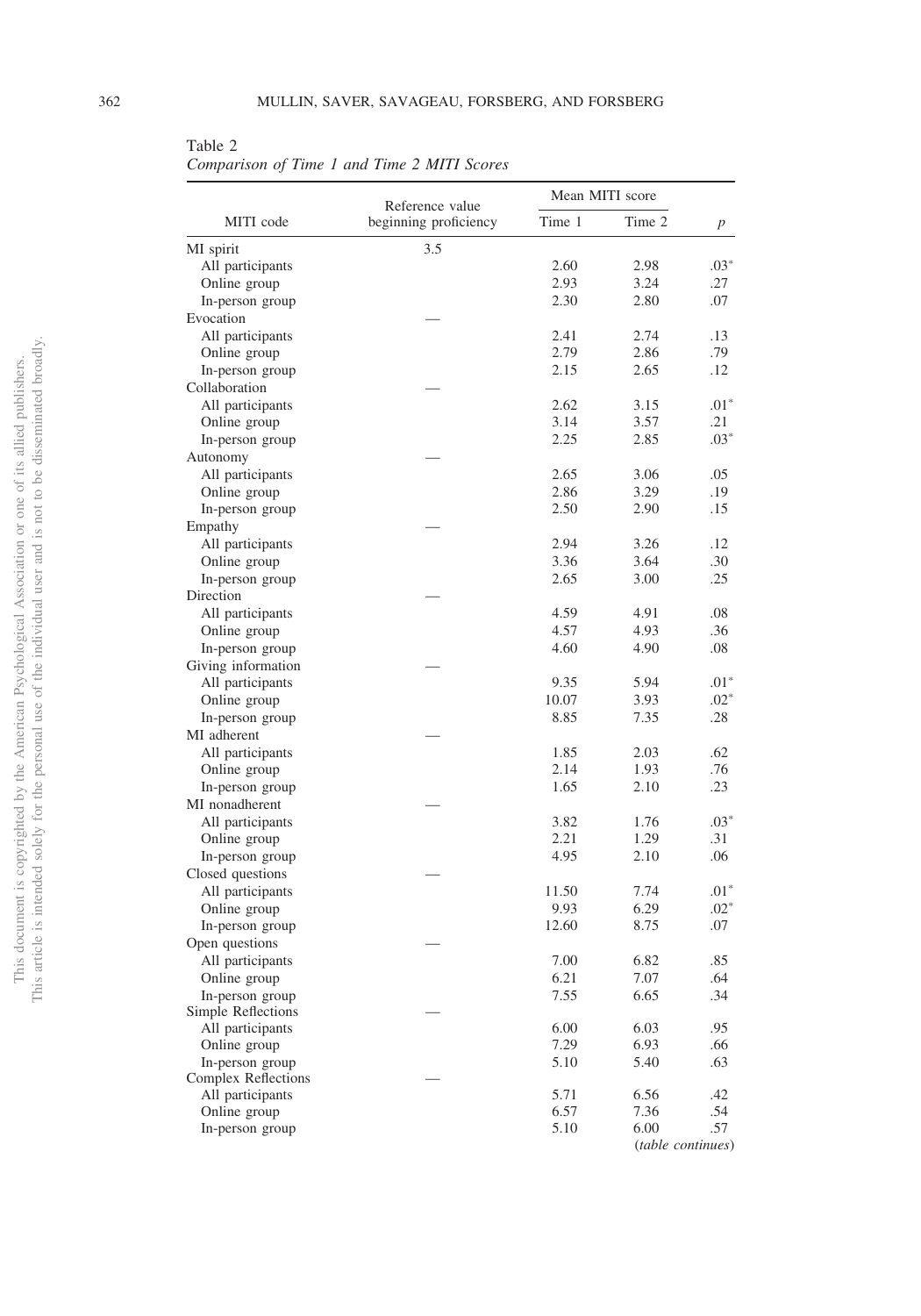| Re             |                          |
|----------------|--------------------------|
|                | ł                        |
|                | $\overline{\phantom{a}}$ |
|                |                          |
| $\frac{1}{\%}$ |                          |
|                | í                        |
|                | $\overline{\phantom{a}}$ |
|                | j                        |
| %              |                          |
|                | J,                       |

|  | Table 2 (continued) |
|--|---------------------|
|--|---------------------|

| beginning proficiency | Time 1          | Time 2 | $\boldsymbol{p}$ |  |
|-----------------------|-----------------|--------|------------------|--|
| 1.00                  |                 |        |                  |  |
|                       | .79             | .99    | .17              |  |
|                       | 1.02            | 1.16   | .51              |  |
|                       | .63             | .86    | .24              |  |
| .50                   |                 |        |                  |  |
|                       | .39             | .48    | $.01*$           |  |
|                       | .37             | .55    | $.01*$           |  |
|                       | .41             | .43    | .45              |  |
| .40                   |                 |        |                  |  |
|                       | .45             | .51    | .24              |  |
|                       | .46             | .50    | .50              |  |
|                       | .44             | .51    | .35              |  |
| .90                   |                 |        |                  |  |
|                       | .37             | .59    | $.01*$           |  |
|                       | .36             | .51    | .30              |  |
|                       | .38             | .65    | $.01*$           |  |
|                       | Reference value |        | Mean MITI score  |  |

*Note.* MITI = Motivational Interviewing Treatment Integrity;  $MI =$  Motivational Interviewing.

 $p < .05$ .

may have been too small to yield power to detect such differences. The MITI summary score of percent open-ended questions did improve more in the in-person group than in the online group. This difference was likely attributable to the significant decrease in the number of closed-ended questions asked by the inperson participants at Time 2 compared with Time 1. This single discrepancy between the changes in performance of the in-person and online groups of the course was not substantive enough to conclude that participants in the inperson group improved their skills more than those in the online group. It is also worth considering that this difference may be attributable to the many comparisons made in this study

<span id="page-6-0"></span>Table 3

*Correlation Between MITI and CEQ Scores at Time 1 and Time 2*

|                                             |                                                                                            | Time 1                          |        | Time 2                          |        |
|---------------------------------------------|--------------------------------------------------------------------------------------------|---------------------------------|--------|---------------------------------|--------|
| MITI variable<br>Corresponding CEO variable |                                                                                            | Correlation<br>$\boldsymbol{p}$ |        | Correlation<br>$\boldsymbol{p}$ |        |
| Empathy                                     | Demonstrated effort to understand client's perspective<br>and feelings                     | .01                             | .94    | .04                             | .85    |
| Evocation                                   | Demonstrated an effort to explore the client's thoughts<br>and ideas about change          | .08                             | .67    | .25                             | .15    |
| Collaboration                               | Demonstrated an awareness that the client possess<br>knowledge used to achieve change      | .04                             | .84    | $-.41$                          | $.02*$ |
| Autonomy                                    | Demonstrated an effort to reinforce client's perception of<br>control and ability to chose | $-.24$                          | .18    | $-.04$                          | .84    |
| <b>Direction</b>                            | Demonstrated an effort to maintain focus on behavior<br>change                             | $-.15$                          | .41    | .08                             | .65    |
| MI adherent                                 | Estimated # of MI adherent utterances                                                      | $-.12$                          | .52    | .02                             | .91    |
| MI nonadherent                              | Estimated # of MI nonadherent utterances                                                   | $-.06$                          | .72    | $-.12$                          | .48    |
| Reflections/questions                       | Proportions of reflections and questions                                                   | .52                             | $.00*$ | .35                             | .05    |
| $%$ open questions                          | Proportions of open and closed questions                                                   | $-.18$                          | .30    | .01                             | .98    |
| % complex reflections                       | Proportions of complex and simple reflections                                              | .03                             | .88    | $-.31$                          | .07    |

*Note.* MITI = Motivational Interviewing Treatment Integrity; MI = Motivational Interviewing; CEQ = Clinical Experience Questionnaire.

 $\frac{1}{p}$  < .05.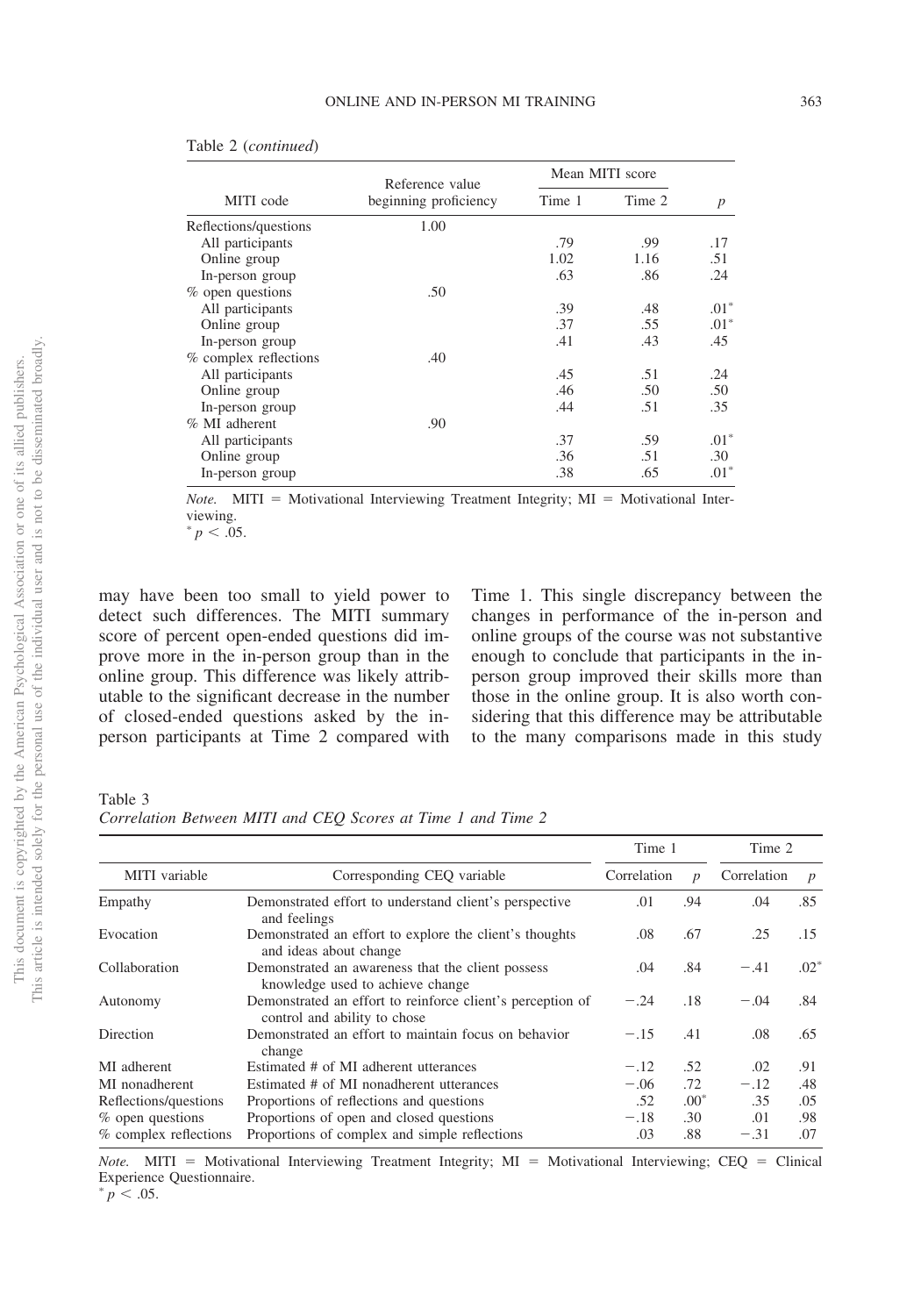|                       | In-person     |              | Online        |              | $\boldsymbol{p}$ |            |
|-----------------------|---------------|--------------|---------------|--------------|------------------|------------|
| MITI code             | MITI $\Delta$ | CEQ $\Delta$ | MITI $\Delta$ | CEQ $\Delta$ | <b>MITI</b>      | <b>CEQ</b> |
| MI spirit             | 0.50          | $\Omega$     | 0.31          |              | .63              |            |
| Evocation             | 0.50          | 0.15         | 0.07          | $-0.21$      | .32              | .36        |
| Collaboration         | 0.60          | 0.15         | 0.43          | 0.29         | .68              | .75        |
| Autonomy/support      | 0.40          | 0.40         | 0.43          | $-0.36$      | .95              | .16        |
| Empathy               | 0.35          | 0.15         | 0.29          | $-0.14$      | .88              | .36        |
| Direction             | 0.30          | 0.20         | 0.36          | 0.07         | .88              | .74        |
| Giving information    | $-1.50$       |              | $-6.14$       |              | .07              |            |
| MI adherent           | 0.45          | 0.35         | $-0.21$       | $-0.07$      | .36              | .26        |
| MI nonadherent        | $-2.85$       | $-0.35$      | $-0.93$       | $-0.50$      | .30              | .71        |
| Closed questions      | $-3.85$       |              | $-3.64$       |              | .94              |            |
| Open questions        | $-0.90$       |              | 0.86          |              | .39              |            |
| Simple reflections    | 0.030         |              | $-0.36$       |              | .51              |            |
| Complex reflections   | 0.90          |              | 0.79          |              | .96              |            |
| Reflections/questions | 0.23          | 0.45         | 0.15          | $-0.36$      | .77              | $.03*$     |
| % open questions      | 0.03          |              | 0.18          | $-0.29$      | $.02*$           | .49        |
| % complex reflections | 0.07          | $-0.15$      | 0.04          | $-0.07$      | .74              | .75        |
| % MI adherent         | 0.27          |              | 0.15          |              | .43              |            |
|                       |               |              |               |              |                  |            |

<span id="page-7-0"></span>Table 4 *T Test Comparing Mean Delta of MITI and CEQ Scores Between Online and In-Person Groups*

*Note.* MITI = Motivational Interviewing Treatment Integrity;  $MI = Motivational Inter$ viewing;  $CEQ =$  Clinical Experience Questionnaire.

 $^{*}p < .05$ .

rather than to true differences in the learning outcomes of the in-person and online groups of the course. Because the online training condition seemed to be as effective as in-person training, online MI training is a reasonable alternative for some learners. Online training is easily accessible and allows both participants and trainers to save time.

Participants were generally unable to selfassess their MI skills accurately at either Time 1 or Time 2. Participants' self-assessments were not significantly correlated with the objective assessment in most of the variables. The exceptions included the MITI global collaboration variable, at Time 2, which was significant for a moderate negative correlation. This is important, because it means that the feedback participants give themselves on their performance may make it harder for them to learn. This finding underscores the need for feedback based on an objective assessment of performance. The other exception was the ratio of reflections to questions at Time 1, in which there was a significant moderate, positive correlation between participants' self-assessment and the objective assessment. This finding suggests that participants may have been able to assess the proportion of reflections to questions with reasonable accuracy. These findings are noteworthy as they suggest that clinicians are poor at self-assessing nearly all MI skills measured by the MITI. It is in line with evidence of self-assessments of skill being unreliable or inaccurate in many fields [\(Brosan, Reynolds, & Moore, 2008;](#page-8-6) [Dunning,](#page-8-7) [2006\)](#page-8-7), including psychotherapy [\(Chevron &](#page-8-8) [Rounsaville, 1983\)](#page-8-8). More research is needed into the relation between clinicians' selfassessments and objective assessments of their MI skill, and their role in the learning of MI.

This evaluation has a number of limitations. Participants were not randomized to the two groups. This limits the conclusions that can be drawn about the relative improvements or lack thereof in the two groups. Another limitation of the evaluation is that the Time 1 measurements were not baseline assessments. The APEs completed at Time 1 occurred between the first and second workshops. This is an intentional element of the course designed to engage participants before assessing their MI skills. While collecting Time 1 data prior to the first workshop might increase the ability to detect changes in clinician performance, it would require participants to participate in an eval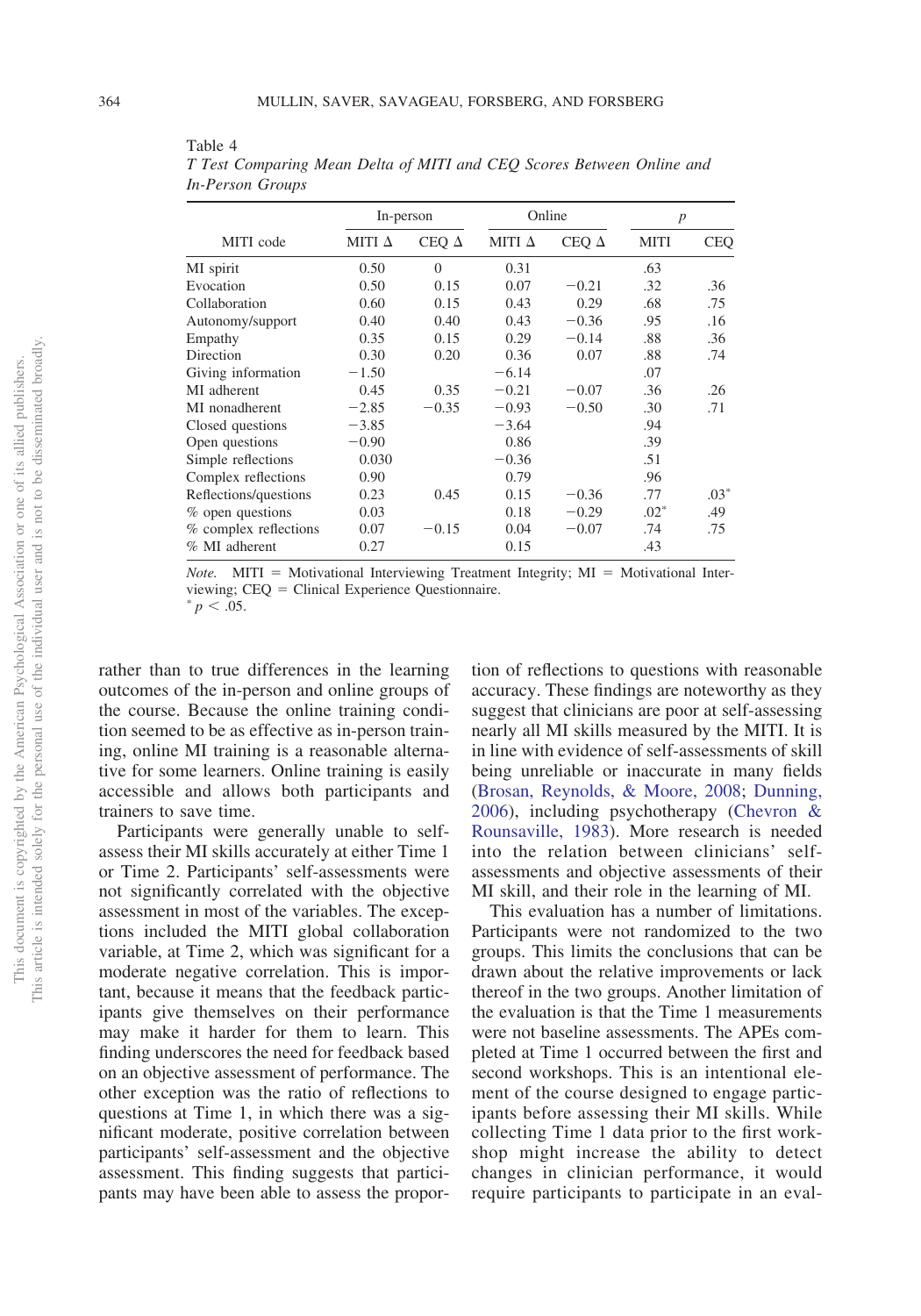uation of MI skills before receiving training in MI. Future studies should also investigate participant's skills months after the end of the training. The small number of participants in this evaluation limits our ability to detect improvements in performance or in participants' ability to accurately self-evaluate as well as our ability to analyze differences in MI learning and self-assessment skills between categories of participants.

A key strength of this evaluation is its realworld setting. The outcomes of this training are relevant to MI trainings that occur outside research settings. An additional strength of this evaluation is the rigor of the MITI coding. An expert coder who had no direct contact with participants coded the recordings of the APEs and the quality of that coding was assured through interrater reliability assessments.

## **Conclusion**

Health behavior change counseling skills are relevant to the work of a broad array of health care providers. MI is an efficacious approach to facilitating behavior change that can be learned with an investment in training. This evaluation provides evidence that MI skills can be acquired by clinicians completing continuing education training through live, interactive, online workshops. The improvement in these participants' skills is comparable to that of participants who completed the in-person training. Equally important is the finding that clinicians cannot accurately self-asses their MI skills and that MI training does not seems to improve that skill. This is a critical finding, which provides an argument for the inclusion of objective measurement of participants' skills in MI trainings, and for the reporting of fidelity in MI intervention studies. The results suggest that the maintenance of MI skills should be based on feedback to clinicians of their objectively assessed clinical practice instead of being based on their self-evaluation skills. In the future, it might help to include self-assessment in MI training and coaching in order to increase skill awareness.

Future evaluations of online MI trainings are needed. This course relied entirely on synchronous training. It would be useful to investigate whether asynchronous training could produce similar outcomes. Likewise, the relative value of hours spent in workshops, compared with hours spent in individual training in order to reach suggested reference values for beginning proficiency in MI, remains to be studied. Finally, there is a need to describe sustainable, scalable models for training health care professionals in MI using measures such as the MITI.

#### **References**

- <span id="page-8-3"></span>Barwick, M. A., Bennett, L. M., Johnson, S. N., McGowan, J., & Moore, J. E. (2012). Training health and mental health professionals in motivational interviewing: A systematic review. *Children and Youth Services Review, 34,* 1786–1795. [http://](http://dx.doi.org/10.1016/j.childyouth.2012.05.012) [dx.doi.org/10.1016/j.childyouth.2012.05.012](http://dx.doi.org/10.1016/j.childyouth.2012.05.012)
- <span id="page-8-5"></span>Bohman, B., Forsberg, L., Ghaderi, A., & Rasmussen, F. (2013). An evaluation of training in motivational interviewing for nurses in child health services. *Behavioural and Cognitive Psychotherapy, 41,* 329–343. [http://dx.doi.org/10.1017/](http://dx.doi.org/10.1017/S1352465812000331) [S1352465812000331](http://dx.doi.org/10.1017/S1352465812000331)
- <span id="page-8-6"></span>Brosan, L., Reynolds, S., & Moore, R. G. (2008). Self-evaluation of cognitive therapy performance: Do therapists know how competent they are? *Behavioural and Cognitive Psychotherapy, 36,* 581– 587. [http://dx.doi.org/10.1017/S1352465808004](http://dx.doi.org/10.1017/S1352465808004438) [438](http://dx.doi.org/10.1017/S1352465808004438)
- <span id="page-8-4"></span>Cicchetti, D. V. (1994). Guidelines, criteria, and rules of thumb for evaluating normed and standardized assessment instruments in psychology. *Psychological Assessment, 6,* 284–290. [http://dx.doi.org/10](http://dx.doi.org/10.1037/1040-3590.6.4.284) [.1037/1040-3590.6.4.284](http://dx.doi.org/10.1037/1040-3590.6.4.284)
- <span id="page-8-8"></span>Chevron, E. S., Rounsaville, B. J., Rothblum, E. D., & Weissman, M. M. (1983). Selecting psychotherapists to participate in psychotherapy outcome studies. Relationship between psychotherapist characteristics and assessment of clinical skills. *The Journal of Nervous and Mental Disease, 171,* 348–353.
- <span id="page-8-1"></span>Cushing, C. C., Jensen, C. D., Miller, M. B., & Leffingwell, T. R. (2014). Meta-analysis of motivational interviewing for adolescent health behavior: Efficacy beyond substance use. *Journal of Consulting and Clinical Psychology, 82,* 1212– 1218. <http://dx.doi.org/10.1037/a0036912>
- <span id="page-8-7"></span>Dunning, D. (2006). Strangers to ourselves. *The Psychologist, 19,* 600–603.
- <span id="page-8-2"></span>Gayes, L. A., & Steele, R. G. (2014). A meta-analysis of motivational interviewing interventions for pediatric health behavior change. *Journal of Consulting and Clinical Psychology, 82,* 521–535. [http://](http://dx.doi.org/10.1037/a0035917) [dx.doi.org/10.1037/a0035917](http://dx.doi.org/10.1037/a0035917)
- <span id="page-8-0"></span>Green, L. A., Cifuentes, M., Glasgow, R. E., & Stange, K. C. (2008). Redesigning primary care practice to incorporate health behavior change: Prescription for health Round-2 results. *American Journal of Preventive Medicine, 35,* 347–349.